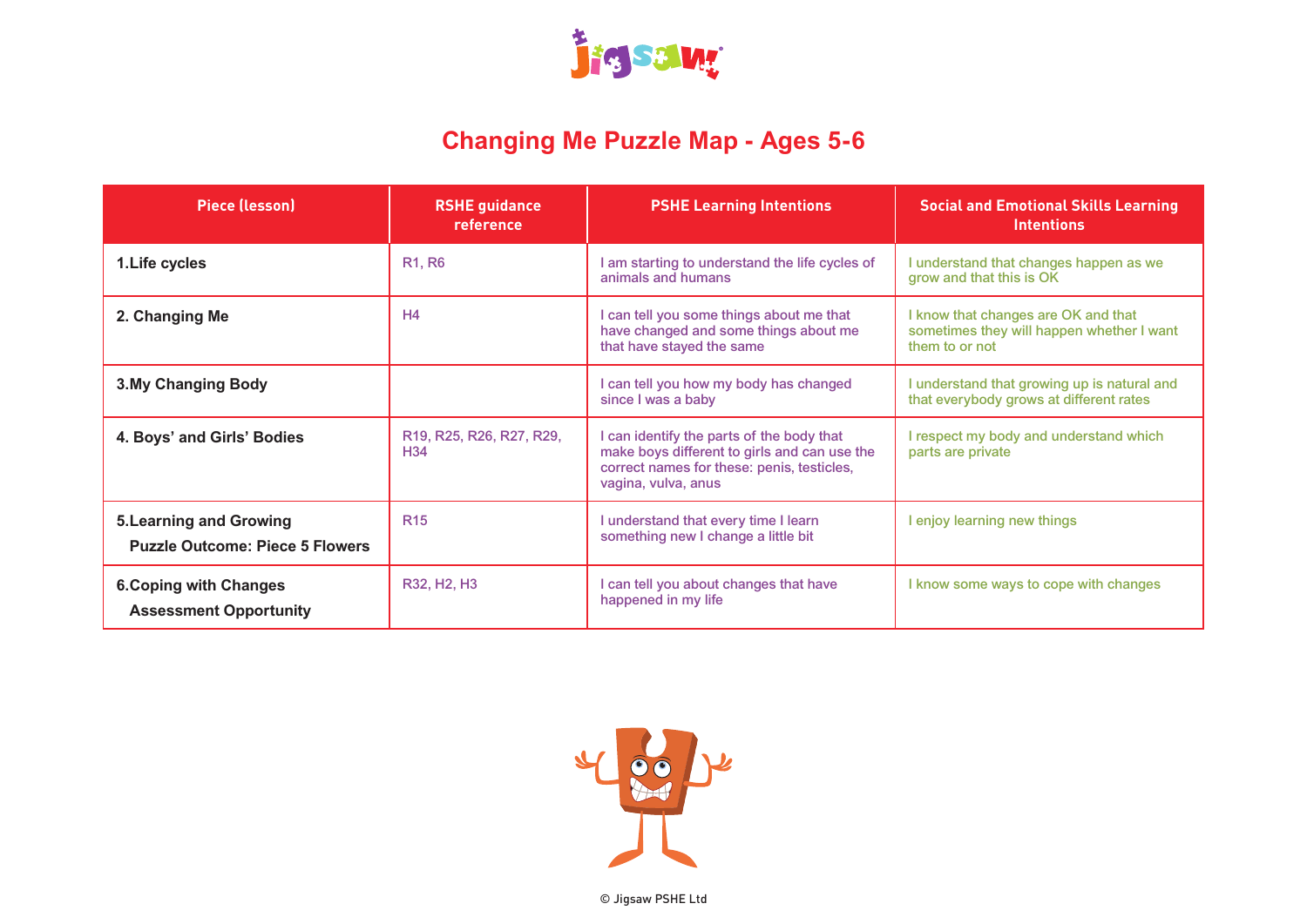

### **Changing Me Puzzle Map - Ages 6-7**

| <b>Piece (lesson)</b>                                    | <b>RSHE guidance</b><br>reference         | <b>PSHE Learning Intentions</b>                                                                                                                                                                                        | <b>Social and Emotional Skills Learning</b><br><b>Intentions</b>                                              |
|----------------------------------------------------------|-------------------------------------------|------------------------------------------------------------------------------------------------------------------------------------------------------------------------------------------------------------------------|---------------------------------------------------------------------------------------------------------------|
| <b>1.Life Cycles in Nature</b>                           |                                           |                                                                                                                                                                                                                        | I understand there are some changes that<br>are outside my control and can recognise<br>how I feel about this |
| 2. Growing from Young<br>to Old                          |                                           | I can tell you about the natural process of<br>growing from young to old and understand<br>that this is not in my control                                                                                              | I can identify people I respect who are older<br>than me                                                      |
| 3. The Changing Me                                       | H <sub>34</sub>                           | I can recognise how my body has changed<br>since I was a baby and where I am on the<br>continuum from young to old                                                                                                     | I feel proud about becoming more<br>independent                                                               |
| 4. Boys' and Girls' Bodies                               | R26, R27, R29, H34                        | I can recognise the physical differences<br>between boys and girls, use the correct<br>names for parts of the body (penis, anus,<br>testicles, vagina, vulva) and appreciate that<br>some parts of my body are private | I can tell you what I like/don't like about<br>being a boy/girl                                               |
| <b>5.Assertiveness</b>                                   | R15, R19, R25, R26, R29,<br>R30, R31, R32 | I understand there are different types of<br>touch and can tell you which ones I like and<br>don't like                                                                                                                | I am confident to say what I like and don't<br>like and can ask for help                                      |
| <b>6. Looking Ahead</b><br><b>Assessment Opportunity</b> | <b>H2, H3</b>                             | I can identify what I am looking forward to<br>when I move to my next class                                                                                                                                            | I can start to think about changes I will make<br>when I am in Year 3 and know how to go<br>about this        |

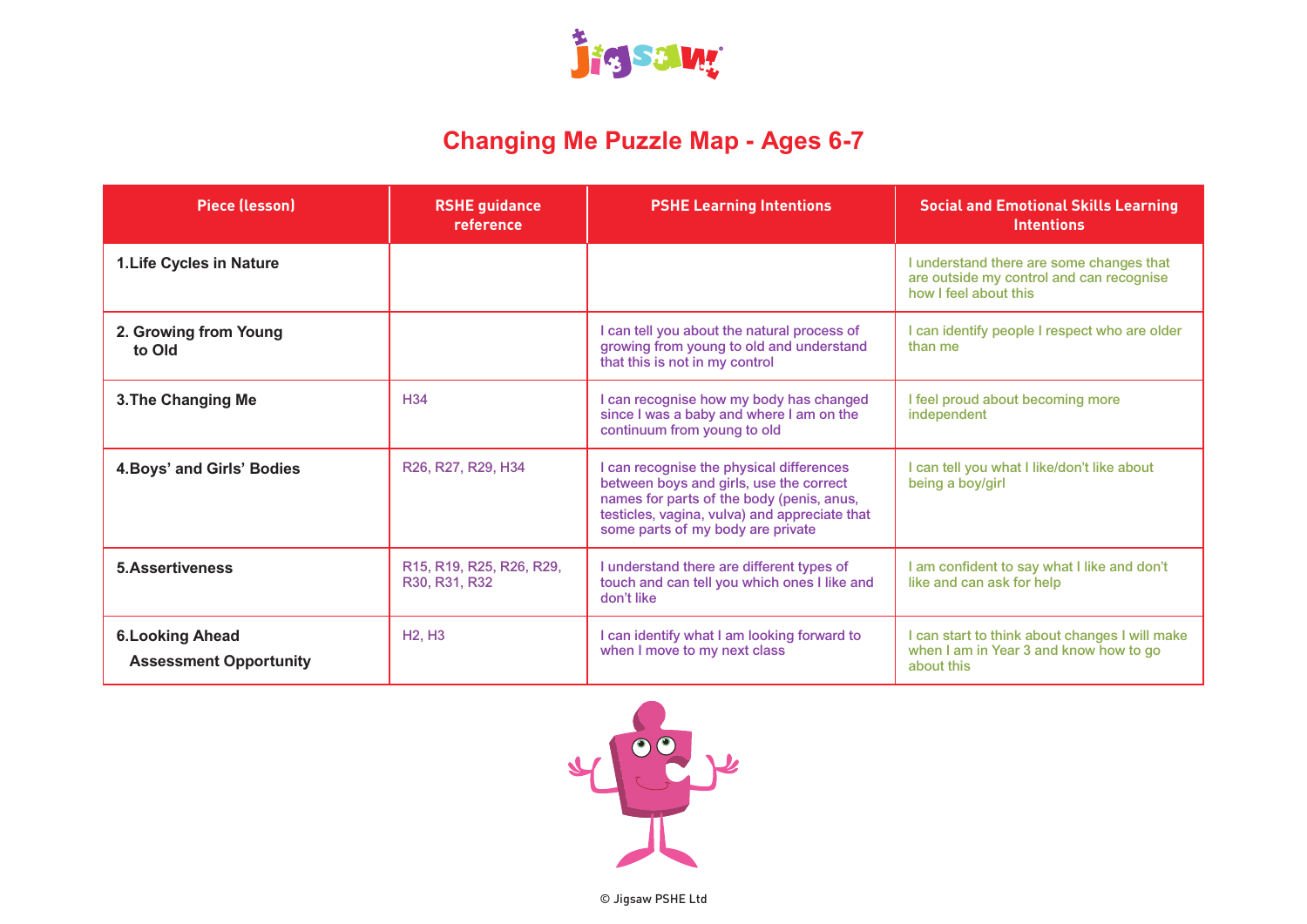

### **Changing Me Puzzle Map - Ages 7-8**

| <b>Piece (lesson)</b>                                                                             | <b>RSHE guidance</b><br>reference                 | <b>PSHE Learning Intentions</b>                                                                                                                                                                                                | <b>Social and Emotional Skills Learning</b><br><b>Intentions</b>                                              |
|---------------------------------------------------------------------------------------------------|---------------------------------------------------|--------------------------------------------------------------------------------------------------------------------------------------------------------------------------------------------------------------------------------|---------------------------------------------------------------------------------------------------------------|
| <b>1. How Babies Grow</b>                                                                         | <b>H2, H3</b>                                     | Lunderstand that in animals and humans<br>lots of changes happen between conception<br>and growing up, and that usually it is the<br>female who has the baby                                                                   | I can express how I feel when I see babies or<br>baby animals                                                 |
| 2. Babies                                                                                         | <b>H2. H3</b>                                     | I understand how babies grow and develop<br>in the mother's uterus<br>I understand what a baby needs to live and<br>grow                                                                                                       | I can express how I might feel if I had a new<br>baby in my family                                            |
| <b>3.Outside Body Changes</b>                                                                     | H <sub>2</sub> , H <sub>3</sub> , H <sub>34</sub> | I understand that boys' and girls' bodies<br>need to change so that when they grow up<br>their bodies can make babies<br>I can identify how boys' and girls' bodies<br>change on the outside during this growing<br>up process | I recognise how I feel about these changes<br>happening to me and know how to cope with<br>those feelings     |
| <b>4.Inside Body Changes</b>                                                                      | R27, H2, H3, H34                                  | I can identify how boys' and girls' bodies<br>change on the inside during the growing up<br>process and can tell you why these changes<br>are necessary so that their bodies can make<br>babies when they grow up              | I recognise how I feel about these changes<br>happening to me and know how to cope with<br>these feelings     |
| <b>5. Family Stereotypes</b>                                                                      | R1, R2, R3, R4, R18, H2,<br>H <sub>3</sub>        | I can start to recognise stereotypical ideas I<br>might have about parenting and family roles                                                                                                                                  | I can express how I feel when my ideas are<br>challenged and might be willing to change<br>my ideas sometimes |
| <b>6. Looking Ahead</b><br><b>Assessment Opportunity</b><br><b>Puzzle Outcome: Ribbon Mobiles</b> | <b>H2, H3</b>                                     | am looking forward to when<br>ext class                                                                                                                                                                                        | start to think about changes I will make<br>next year and know how to go about this                           |
|                                                                                                   |                                                   |                                                                                                                                                                                                                                |                                                                                                               |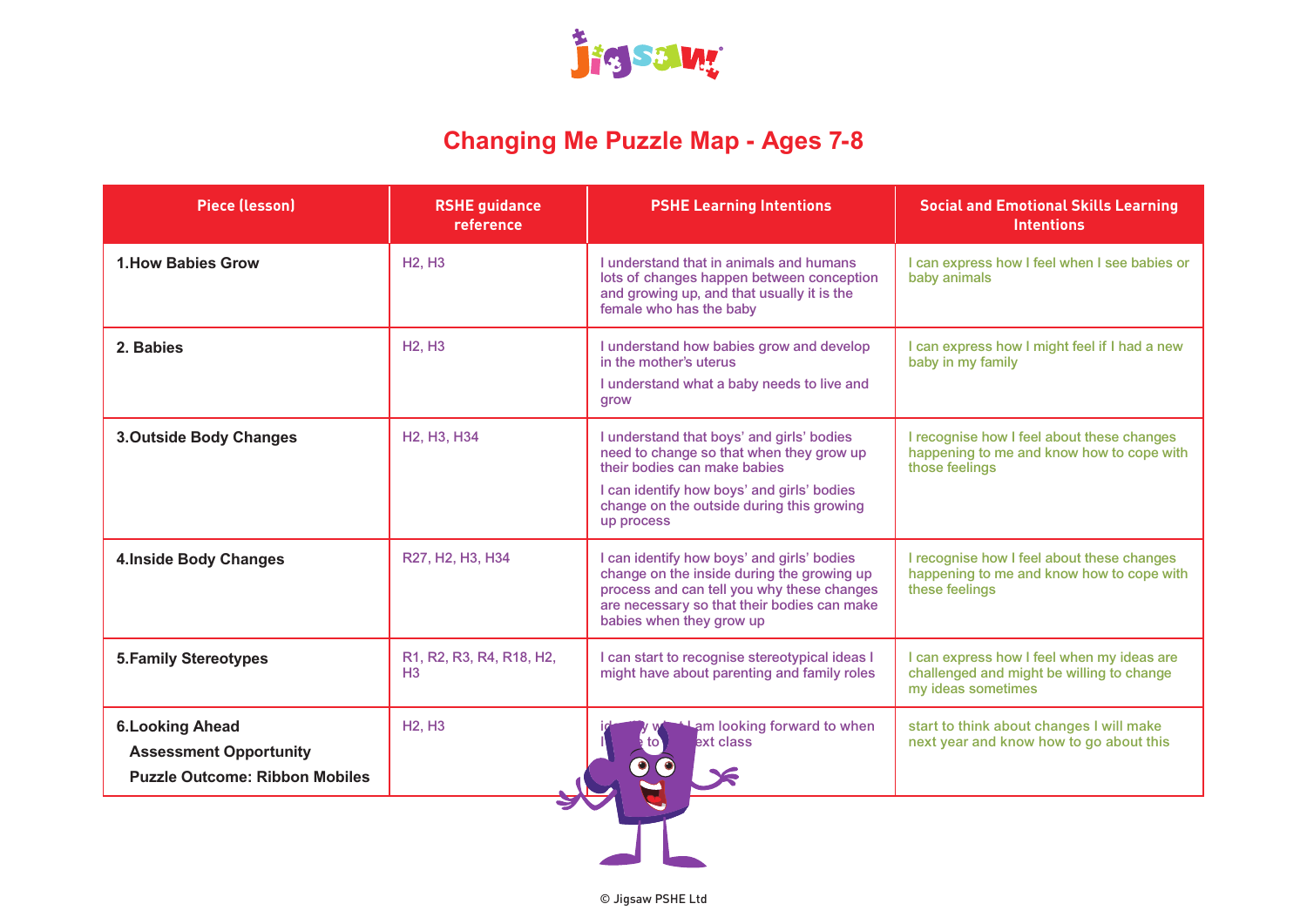

# **Changing Me Puzzle Map - Ages 8-9**

| <b>Piece (lesson)</b>                                                   | <b>RSHE guidance</b><br>reference | <b>PSHE Learning Intentions</b>                                                                                                                                                     | <b>Social and Emotional Skills Learning</b><br><b>Intentions</b>                                                                           |
|-------------------------------------------------------------------------|-----------------------------------|-------------------------------------------------------------------------------------------------------------------------------------------------------------------------------------|--------------------------------------------------------------------------------------------------------------------------------------------|
| 1.Unique Me                                                             | R1, R2, R3, R4, R27               | I understand that some of my personal<br>characteristics have come from my birth<br>parents and that this happens because I<br>am made from the joining of their egg and<br>sperm   | I appreciate that I am a truly unique human<br>beina                                                                                       |
| 2. Having a Baby                                                        | R1, R2, R3, R4, R26, H34          | I can correctly label the internal and external<br>parts of male and female bodies that are<br>necessary for making a baby                                                          | I understand that having a baby is a personal<br>choice and can express how I feel about<br>having children when I am an adult             |
| <b>3.Girls and Puberty</b>                                              | R26, H34, H35                     | I can describe how a girl's body changes<br>in order for her to be able to have babies<br>when she is an adult, and that menstruation<br>(having periods) is a natural part of this | I have strategies to help me cope with<br>the physical and emotional changes I will<br>experience during puberty                           |
| <b>4. Circles of Change</b><br><b>Puzzle Outcome: Circles of Change</b> | H <sub>4</sub>                    | I know how the circle of change works and<br>can apply it to changes I want to make in my<br>life                                                                                   | I am confident enough to try to make<br>changes when I think they will benefit me                                                          |
| <b>5. Accepting Change</b>                                              | <b>H2, H3</b>                     | I can identify changes that have been and<br>may continue to be outside of my control<br>that I learnt to accept                                                                    | I can express my fears and concerns about<br>changes that are outside of my control<br>and know how to manage these feelings<br>positively |
| <b>6. Looking Ahead</b><br><b>Assessment Opportunity</b>                |                                   | I can identify what I am looking forward to<br>when I move to a new class                                                                                                           | I can reflect on the changes I would like to<br>make next year and can describe how to go<br>about this                                    |
|                                                                         |                                   |                                                                                                                                                                                     |                                                                                                                                            |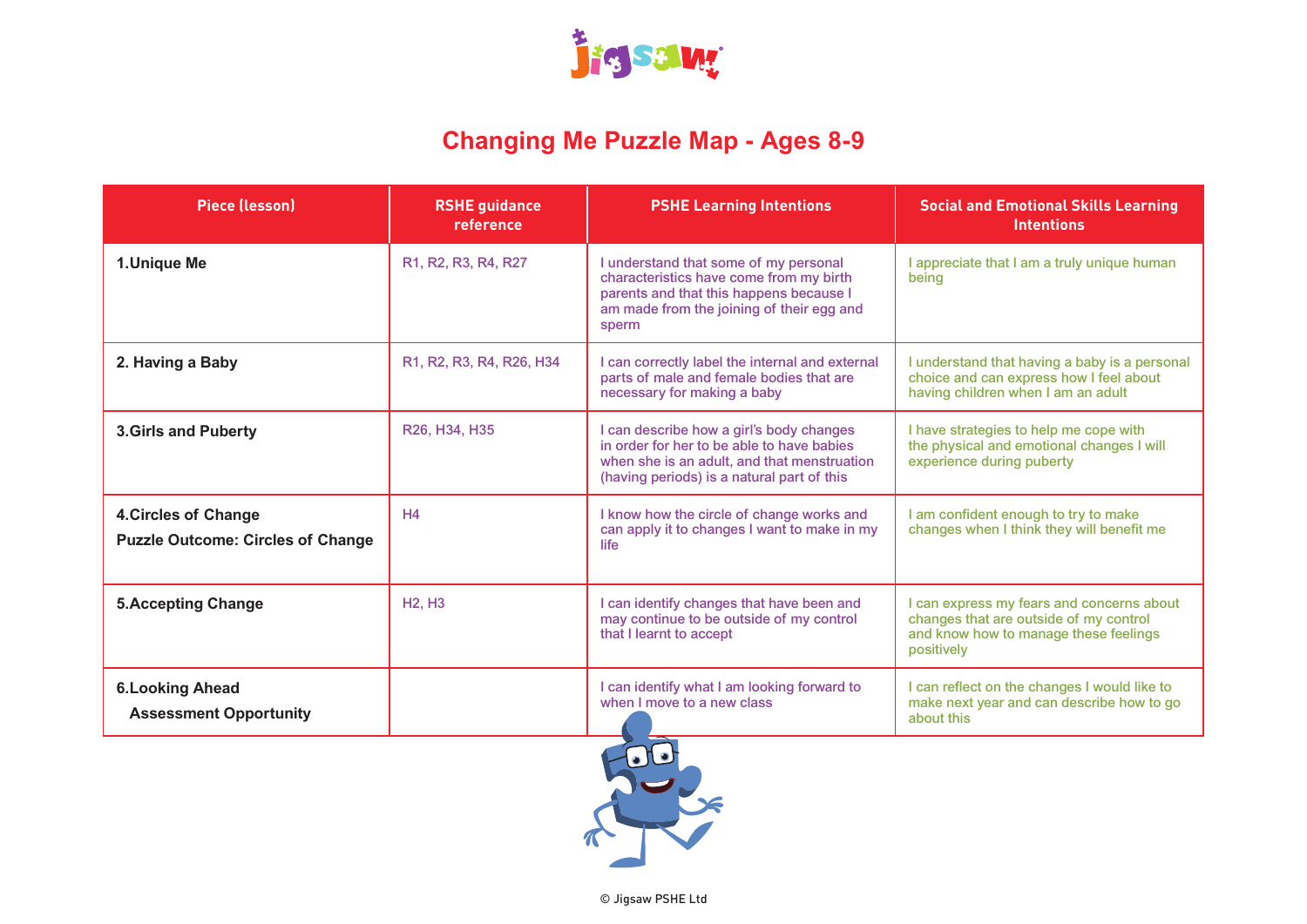

## **Changing Me Puzzle Map - Ages 9-10**

| <b>Piece (lesson)</b>                                            | <b>RSHE</b> guidance<br>reference                 | <b>PSHE Learning Intentions</b>                                                                                                                                                           | <b>Social and Emotional Skills Learning</b><br><b>Intentions</b>                                             |
|------------------------------------------------------------------|---------------------------------------------------|-------------------------------------------------------------------------------------------------------------------------------------------------------------------------------------------|--------------------------------------------------------------------------------------------------------------|
| 1.Self and Body Image                                            | R15, R25, R26, R27, H5,<br>H6, H10, H18           | I am aware of my own self-image and how<br>my body image fits into that                                                                                                                   | I know how to develop my own self esteem                                                                     |
| 2. Puberty for Girls                                             | H <sub>34</sub>                                   | I can explain how a girl's body changes<br>during puberty and understand the<br>importance of looking after yourself<br>physically and emotionally                                        | I understand that puberty is a natural<br>process that happens to everybody and that<br>it will be ok for me |
| 3. Puberty for boys                                              | H <sub>2</sub> , H <sub>3</sub> , H <sub>34</sub> | I can describe how boys' and girls' bodies<br>change during puberty                                                                                                                       | can express how I feel about the changes<br>that will happen to me during puberty                            |
| 4.Conception                                                     | H <sub>34</sub>                                   | I understand that sexual intercourse can<br>lead to conception and that is how babies<br>are usually made<br>I also understand that sometimes people<br>need IVF to help them have a baby | I appreciate how amazing it is that human<br>bodies can reproduce in these ways                              |
| <b>5. Looking Ahead 1</b><br><b>Puzzle Outcome: Change Cards</b> | H4, H34                                           | I can identify what I am looking forward to<br>about becoming a teenager and understand<br>this brings growing responsibilities (age of<br>consent)                                       | I am confident that I can cope with the<br>changes that growing up will bring                                |
| <b>6. Looking Ahead 2</b>                                        | H1, H4                                            | I can identify what I am looking forward to<br>when I move to my next class.                                                                                                              | I can start to think about changes I will make<br>next year and know how to go about this.                   |